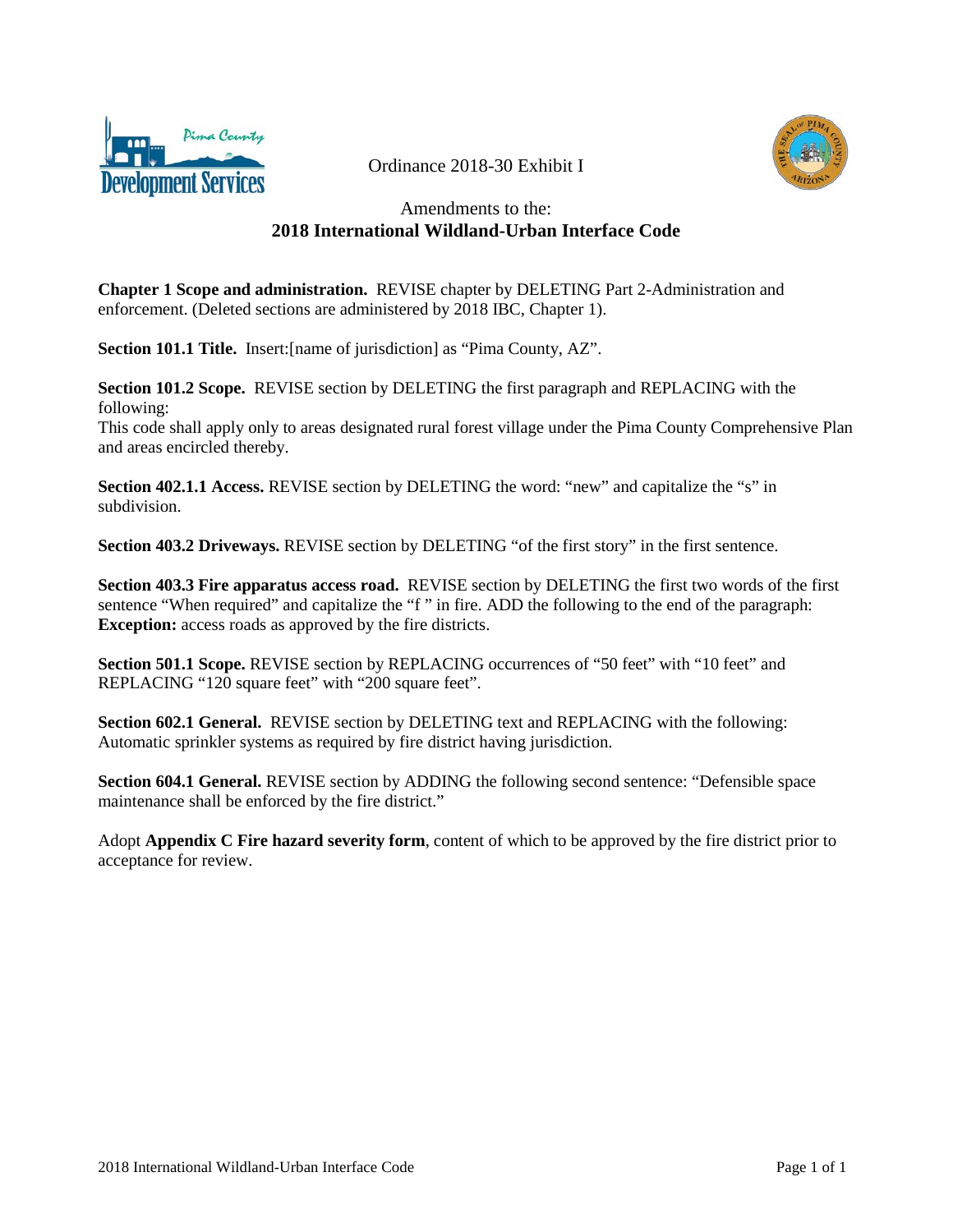# GRAPHIC COMPANION FOR THE 2018 INTERNATIONAL WILDLAND URBAN INTERFACE CODE FOR PIMA COUNTY ARIZONA





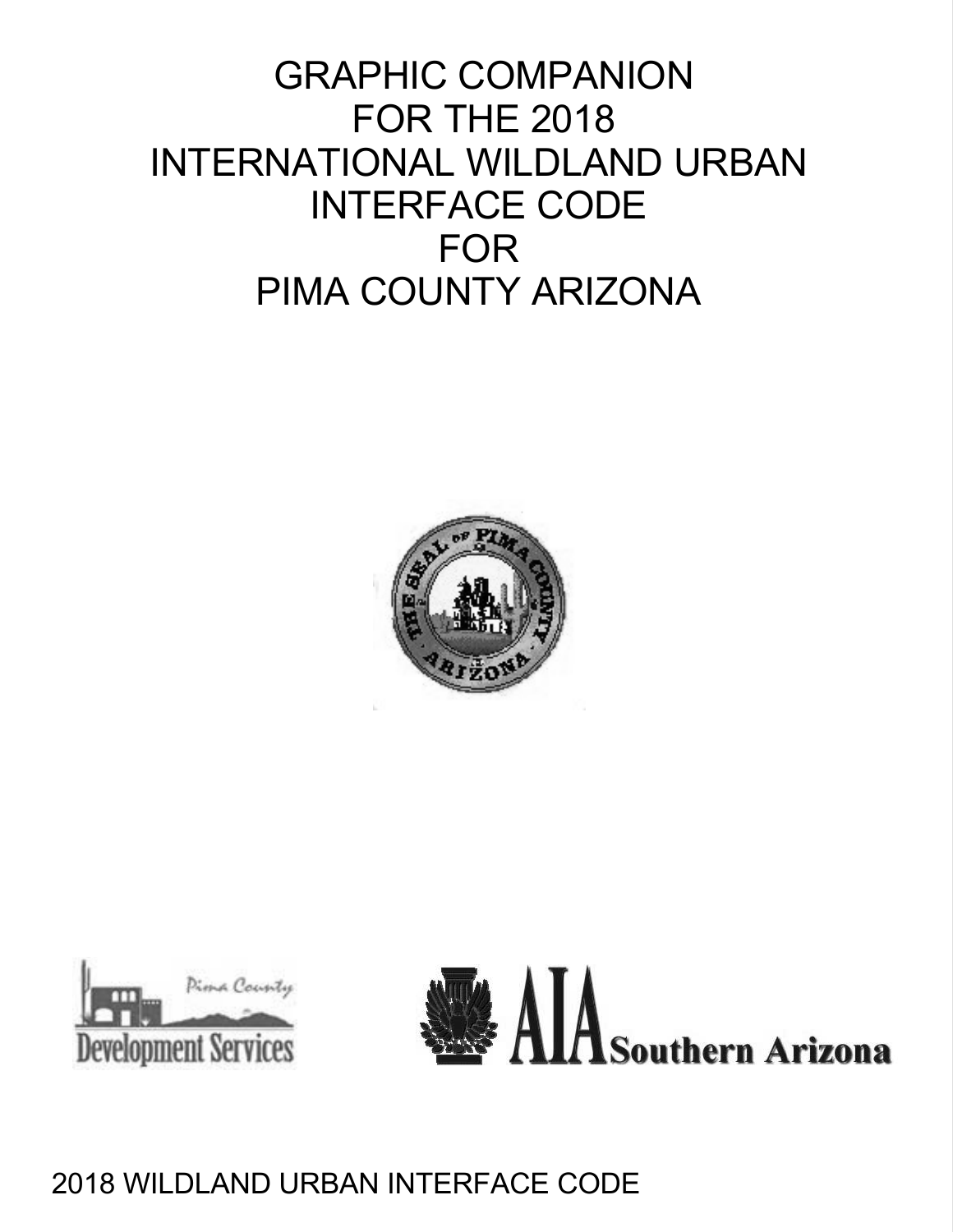The various details provided are by no means the only ones that will be permitted by this code and are provided to convey the concepts in the code. Also your site may have unique problems, provisions have been made to modify these requirements on a case by case basis.

- 1 FIRE APPARATUS ACCESS ROAD
- 2 DRIVEWAYS
- 3 DRIVE TURNAROUND AND TURNOUT
- 4 WATER SUPPLY
- 5 DEFENSIBLE SPACE
- 6 WALL SECTION 1
- 7 WALL SECTION 2
- 8 WALL SECTION 3
- 9 CONSTRUCTION MATERIALS
- 10 OPENING ELEVATION
- 11 ROOF SOFFIT OVERHANG DETAILS
- 12 EXPOSED ROOF OVERHANG
- 13 HEAVY TIMBER CONSTRUCTION
- 14 PORCH DECKS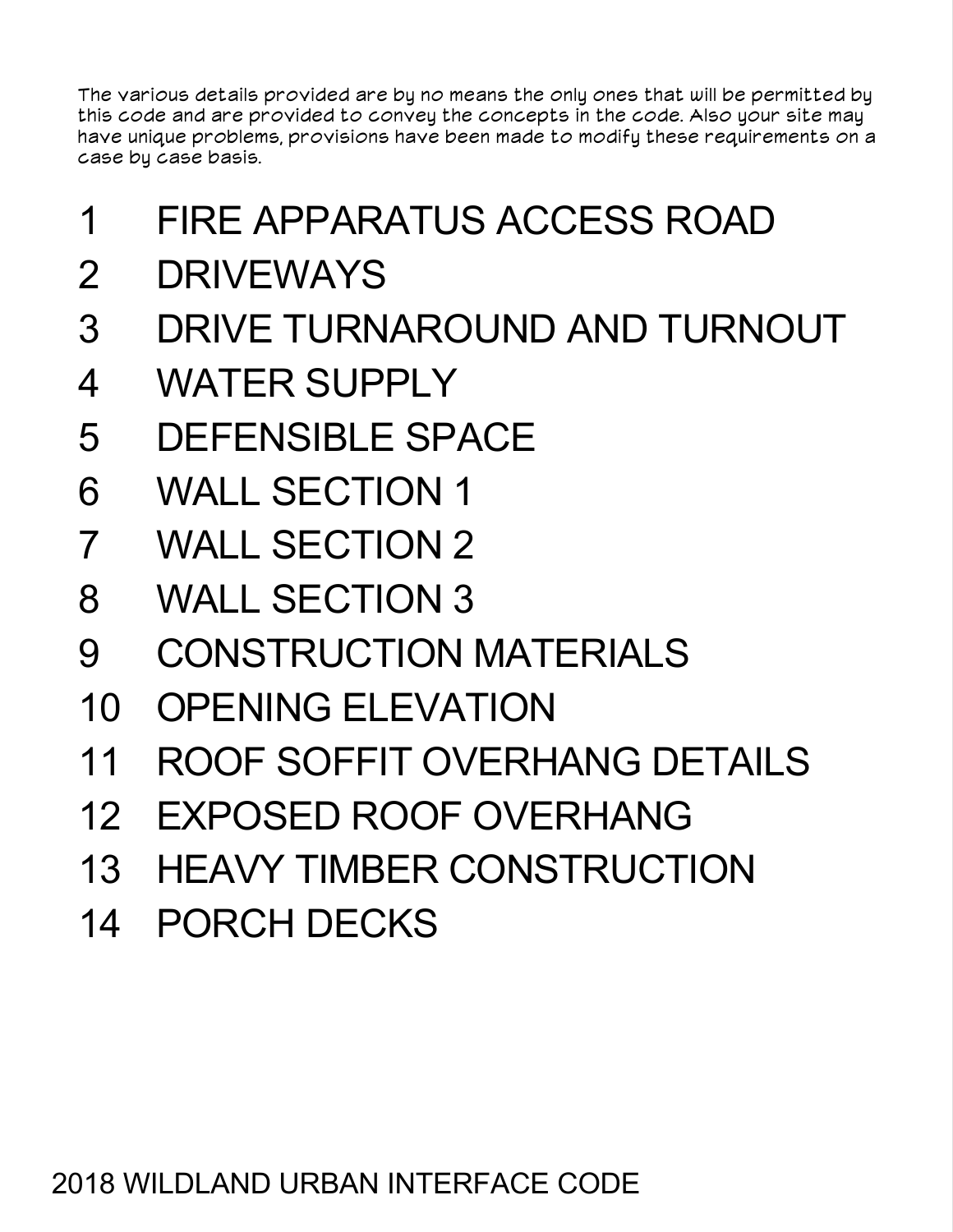REQUIREMENTS

1. 20' MINIMUM WIDTH

2. 13'-6" HEIGHT CLEARANCE

3. ALL WEATHER ACCESS (PAVED) OR AS DETERMINED BY CODE OFFICIAL

4. 12% MAXIMUM GRADE

5. NO DEADENDS GREATER THAN 150 FEET WITH OUT TURNAROUND IFC EXCEPTION (503) CAN BE INCREASED

A. BUILDING FIRESPRINKLERED

13' - 6"

B. ALTERNATE MEANS PROVIDED WHEN INFEASIBLE

 $2O' - O''$ 

- C. NOT MORE THAN 2 R-3 OR U OCCUPANCIES
- 6. TURNING RADIUS AS DETERMINED BY CODE OFFICIAL
- 7. STREET IDENTIFICATION

8. PREMISE IDENTIFICATION



2018 WILDLAND URBAN INTERFACE CODE 1

FIRE APPARATUS ACCÉSS ROAD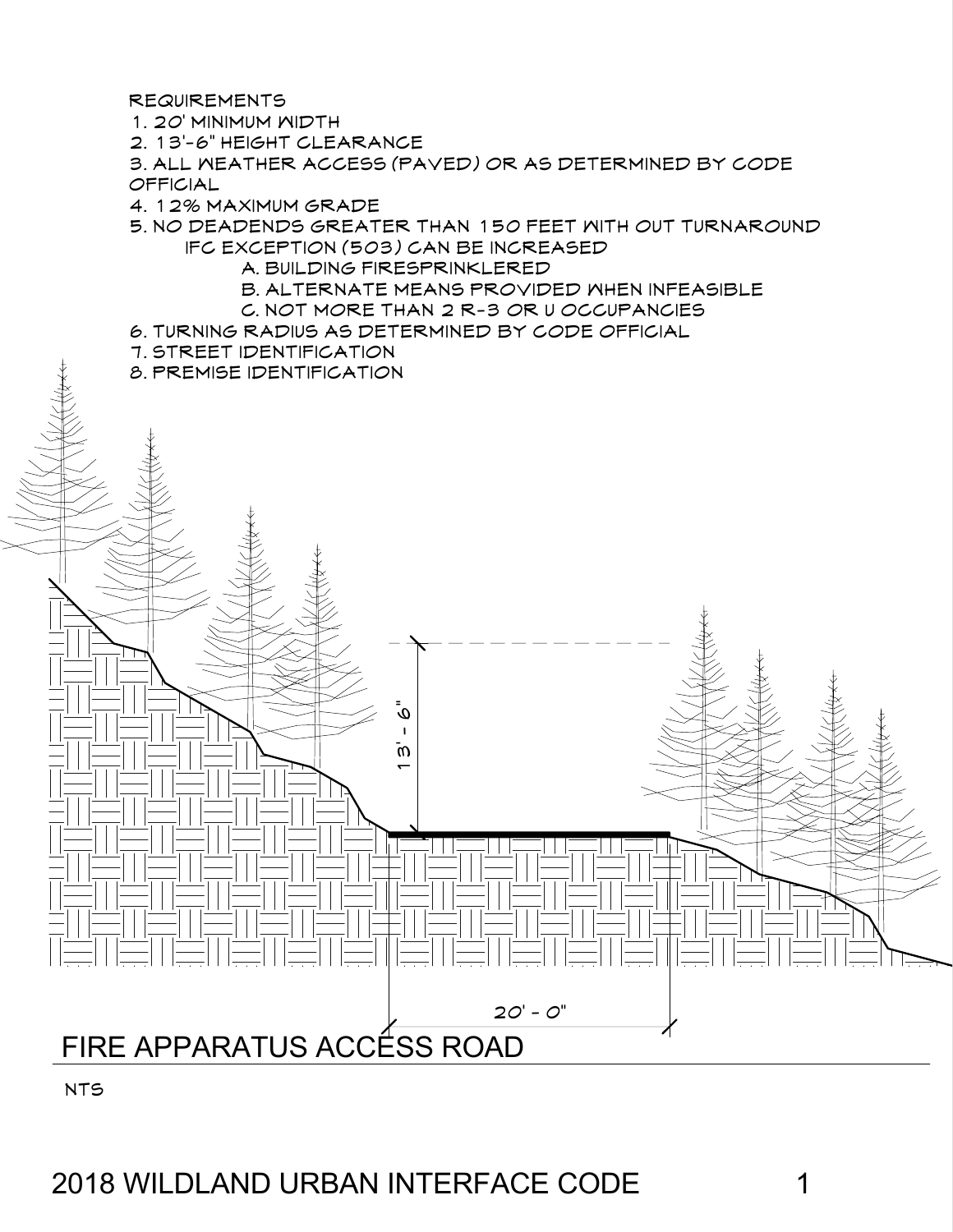# DRIVEWAYS



2

DRIVE REQUIRED WHEN ANY PORTION OF EXTERIOR WALL IS GREATER THAN

150'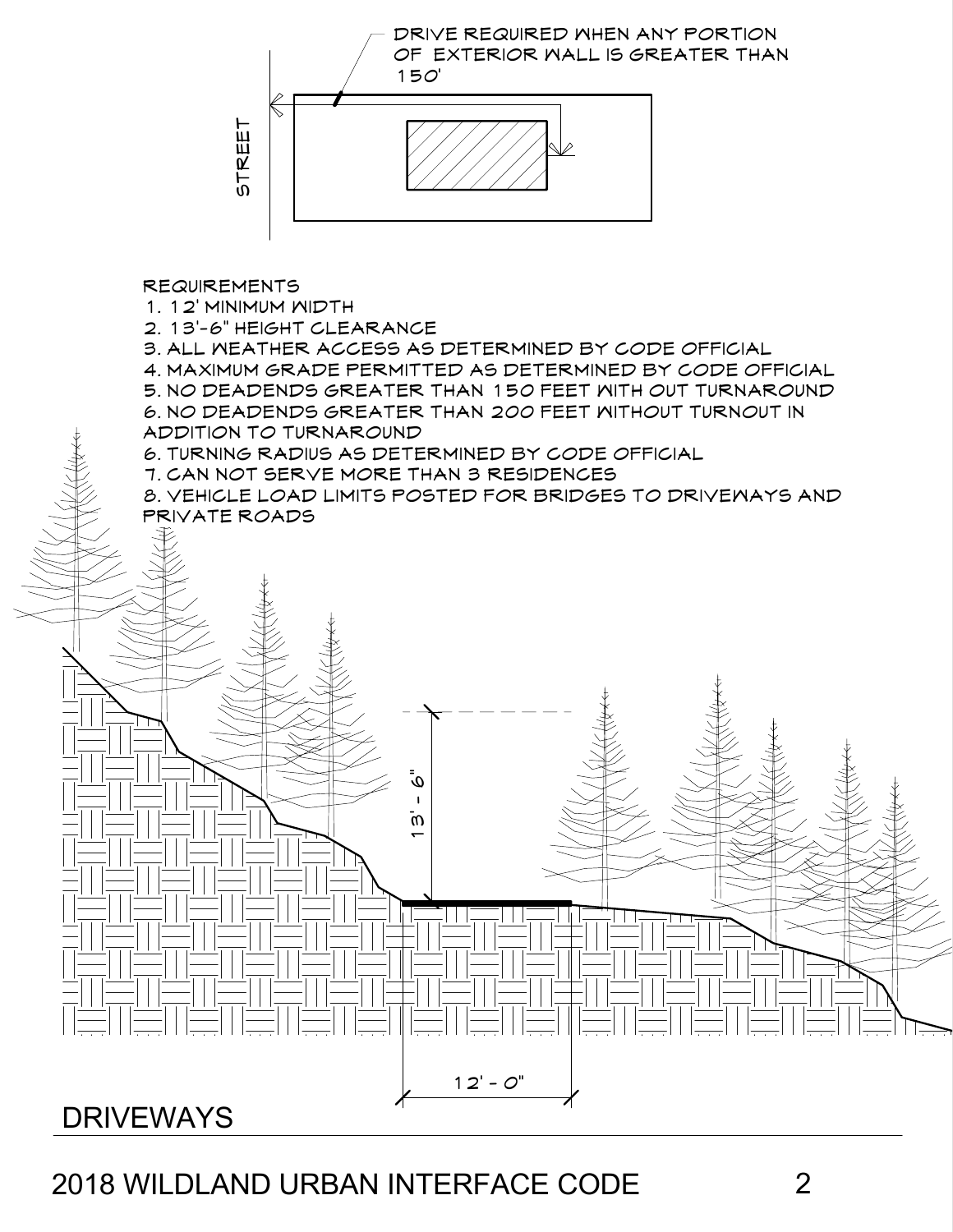

NTS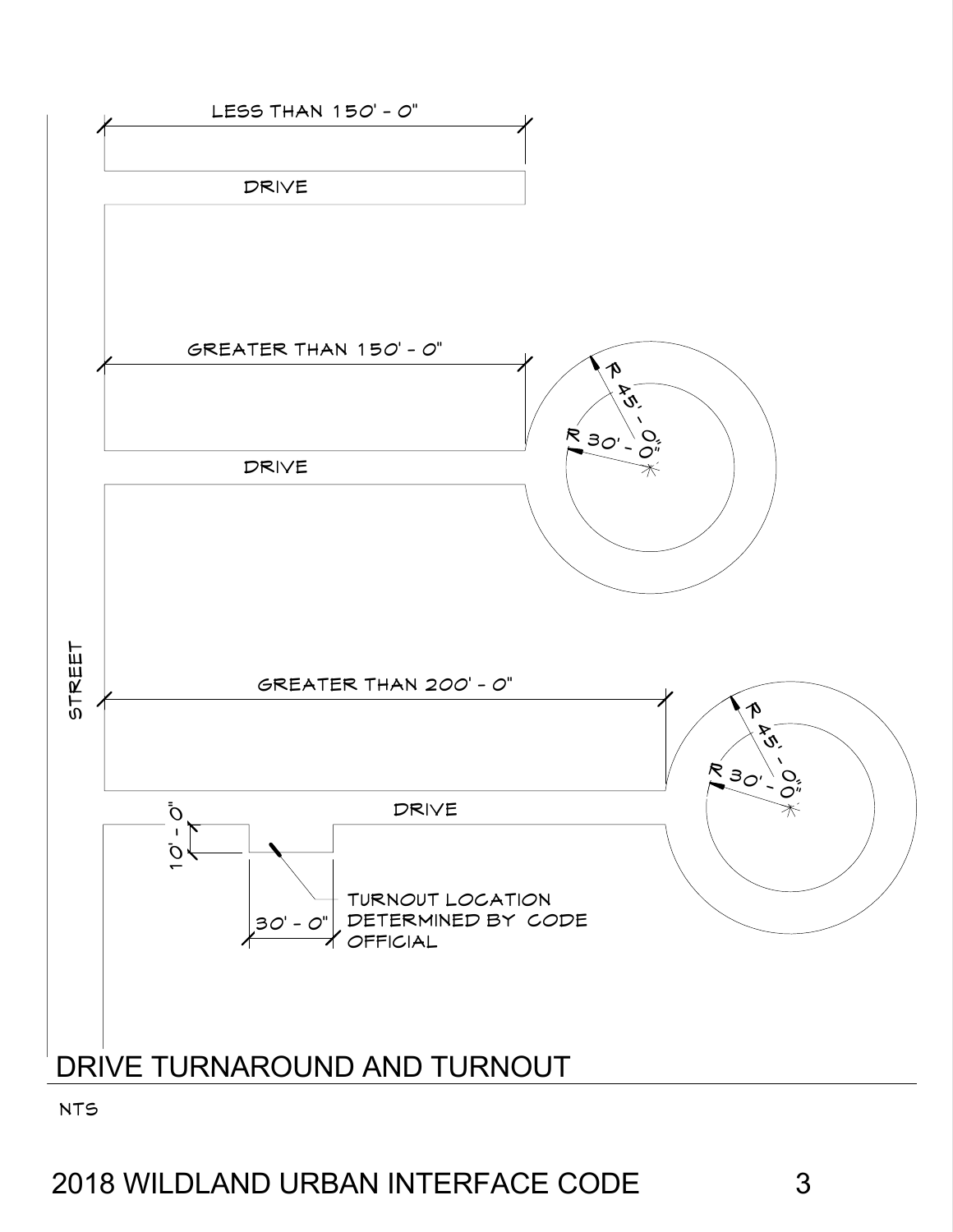NTS

# 1000' UNOBSTRUCTED PATH FIRE HYDRANT OR OTHER APPROVED WATER SOURCE WATER SUPPLY



b. OTHER 1500 GALLONS PER MINUTE FOR 2 HOURS FLOW RATE CAN BE REDUCED 75% WITH APPROVED AUTOMATIC FIRE SPRINKLERS AND MINIMUM 1500 GPM AND APPROVAL OF CODE OFFICIAL

<3600 S.F. 1000 GALLON PER MINUTE FOR 30 MINUTES >3600 S.F. 1500 GALLONS PER MINUTE FOR 30 MINUTES FLOW RATE CAN BE REDUCED 50% WITH APPROVED AUTOMATIC

FIRE SPRINKLERS AND APPROVAL BY CODE OFFICIAL.

REQUIREMENTS

1. WATERSOURCE WITHIN 1000 FEET FROM BUILDING

2. ADEQUATE WATER SUPPLY

a. 1-2 FAMILY DWELLINGS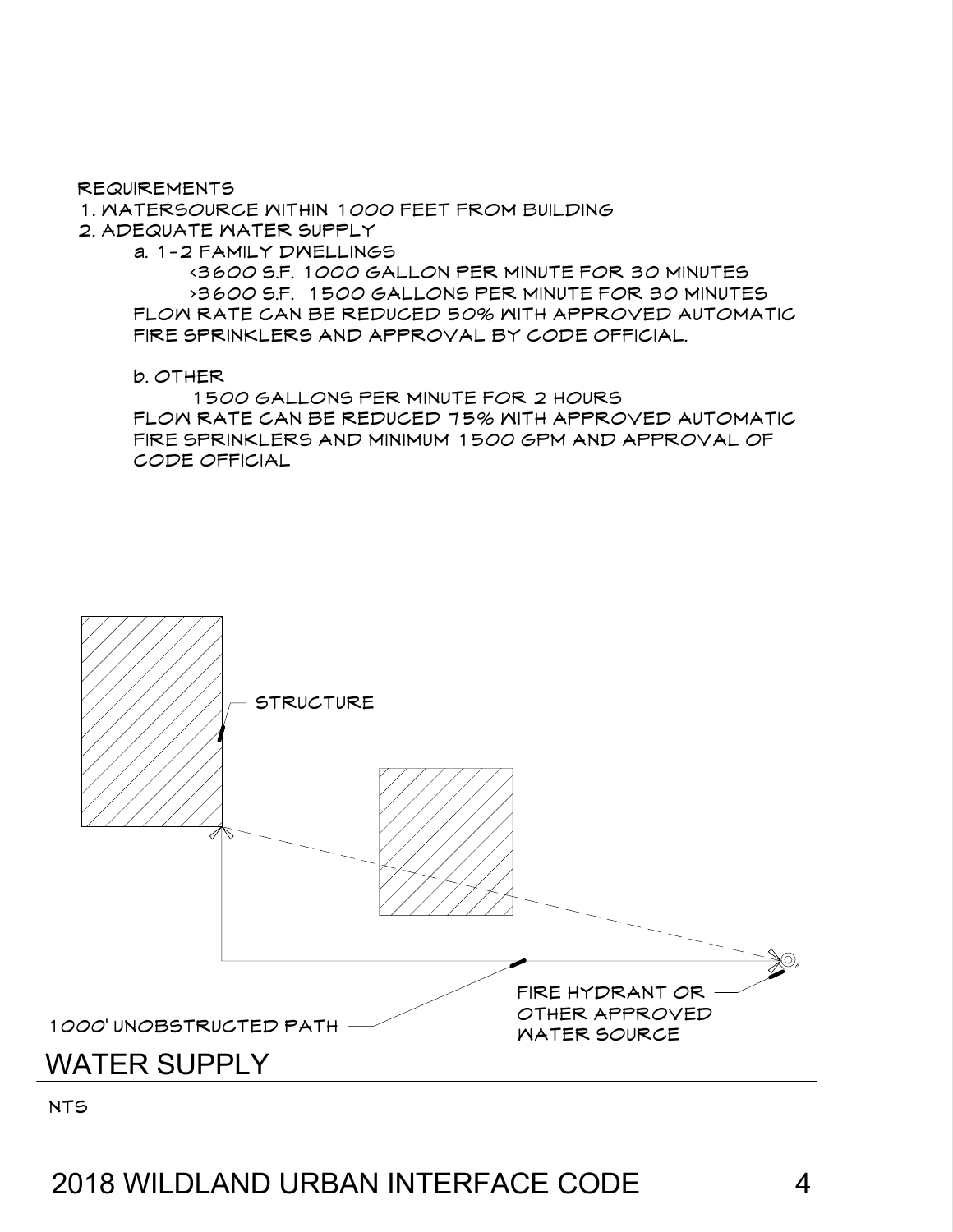DEFENSIBLE SPACE

- 1. 15 FOOT MINIMUM DEFENSIBLE SPACE OR DISTANCE TO PROPERTY LINE
- 2. DEFENSIBLE SPACE FOR USE IN TABLE 503.1 MUST MEET MINIMUM DISTANCES IN TABLE 603.2
- 3. ANY OF THESE REQUIREMENTS CAN BE MODIFIED BY THE FIRE DISTRICT



#### TABLE 603.2 REQUIRED DEFENSIBLE SPACE

|                         | UNI AREA        | FUEL MODIFICATION DISTANCE |
|-------------------------|-----------------|----------------------------|
|                         | <b>MODERATE</b> | 30'                        |
|                         | HIGH            | $50^{\circ}$               |
|                         | <b>EXTREME</b>  | 100'                       |
|                         |                 |                            |
|                         |                 |                            |
|                         |                 |                            |
| $15' - 0''$ $15' - 0''$ |                 |                            |
|                         |                 |                            |
| Æ.                      |                 | ----                       |



### 2018 WILDLAND URBAN INTERFACE CODE 5

NTS

DEFENSIBLE SPACE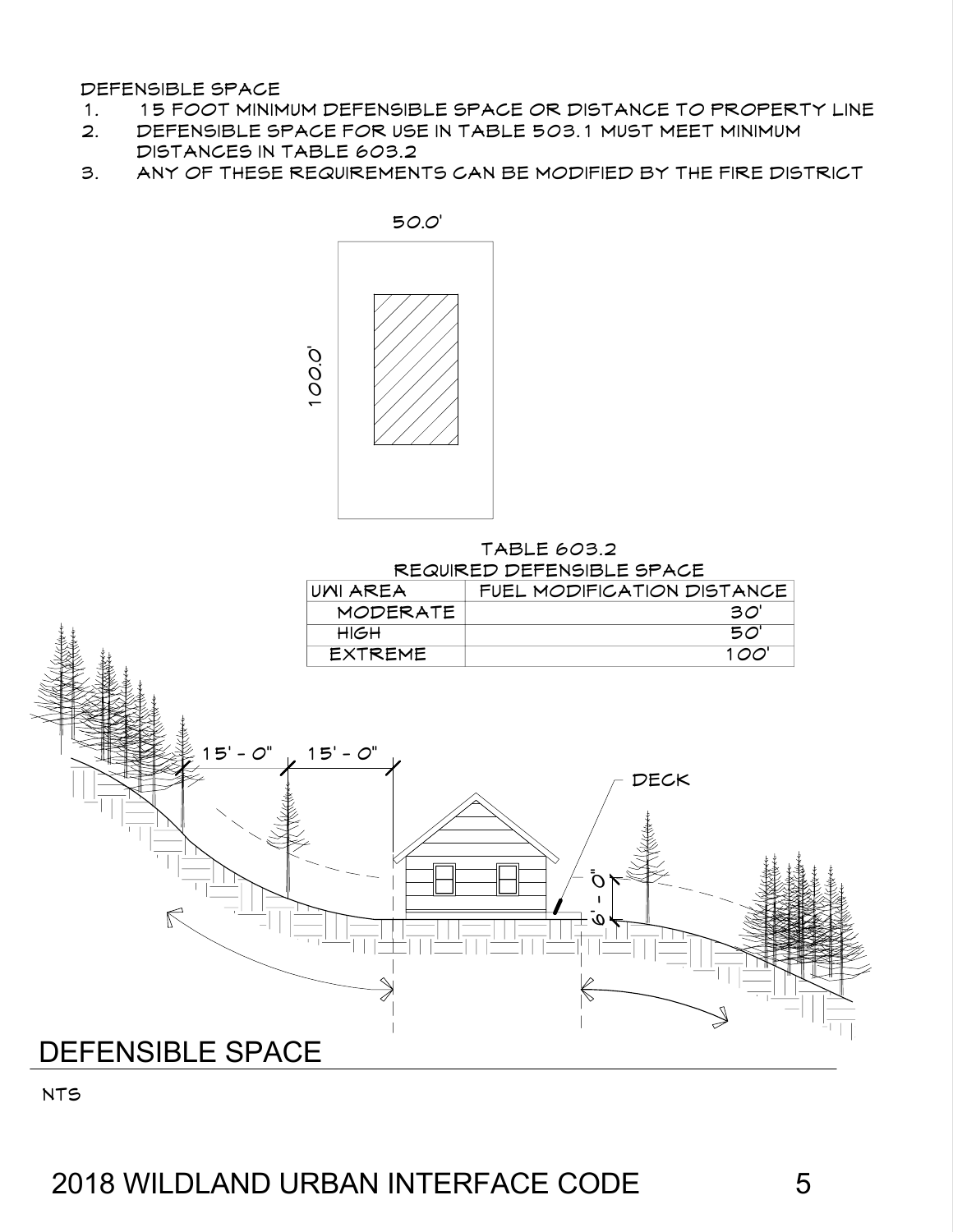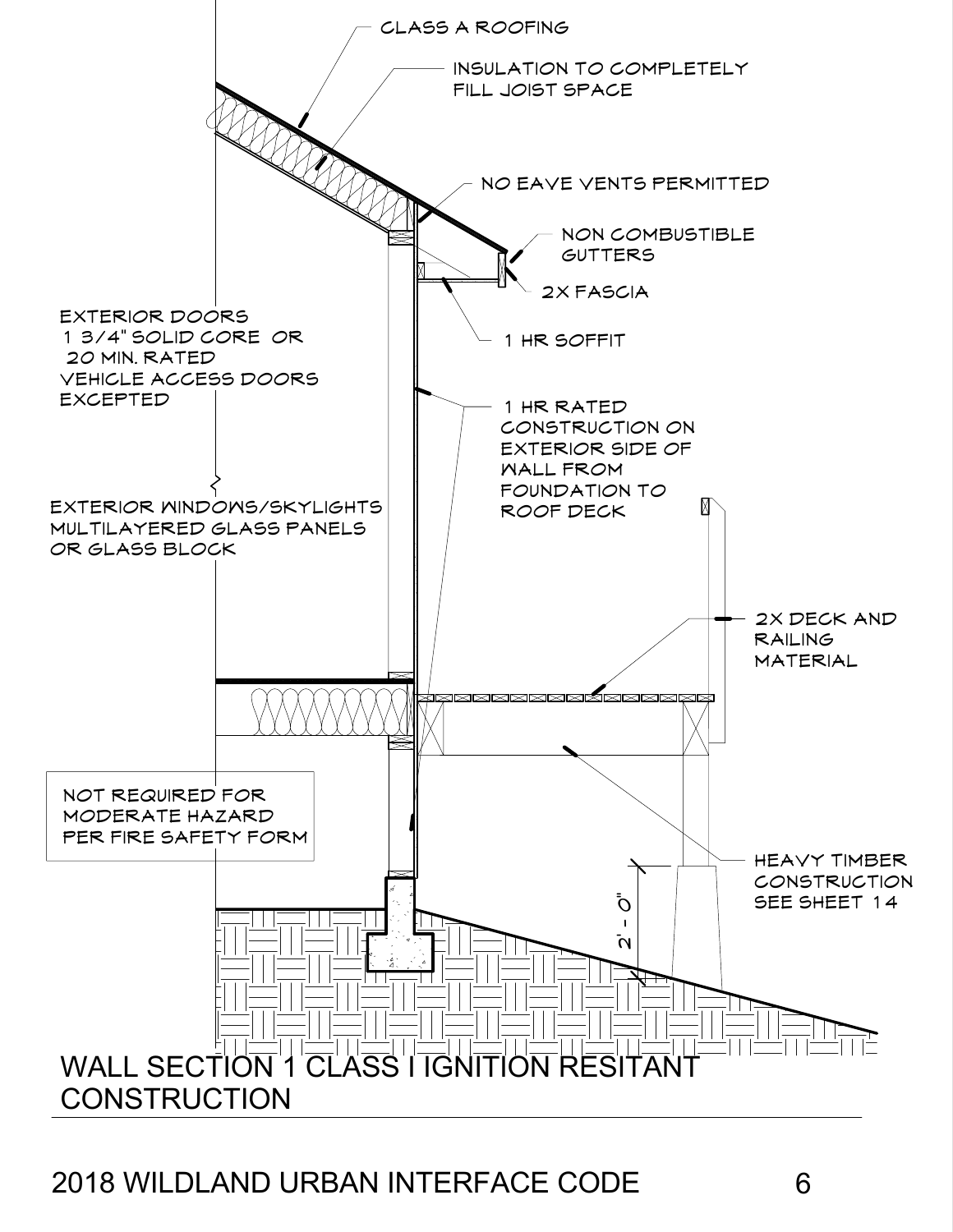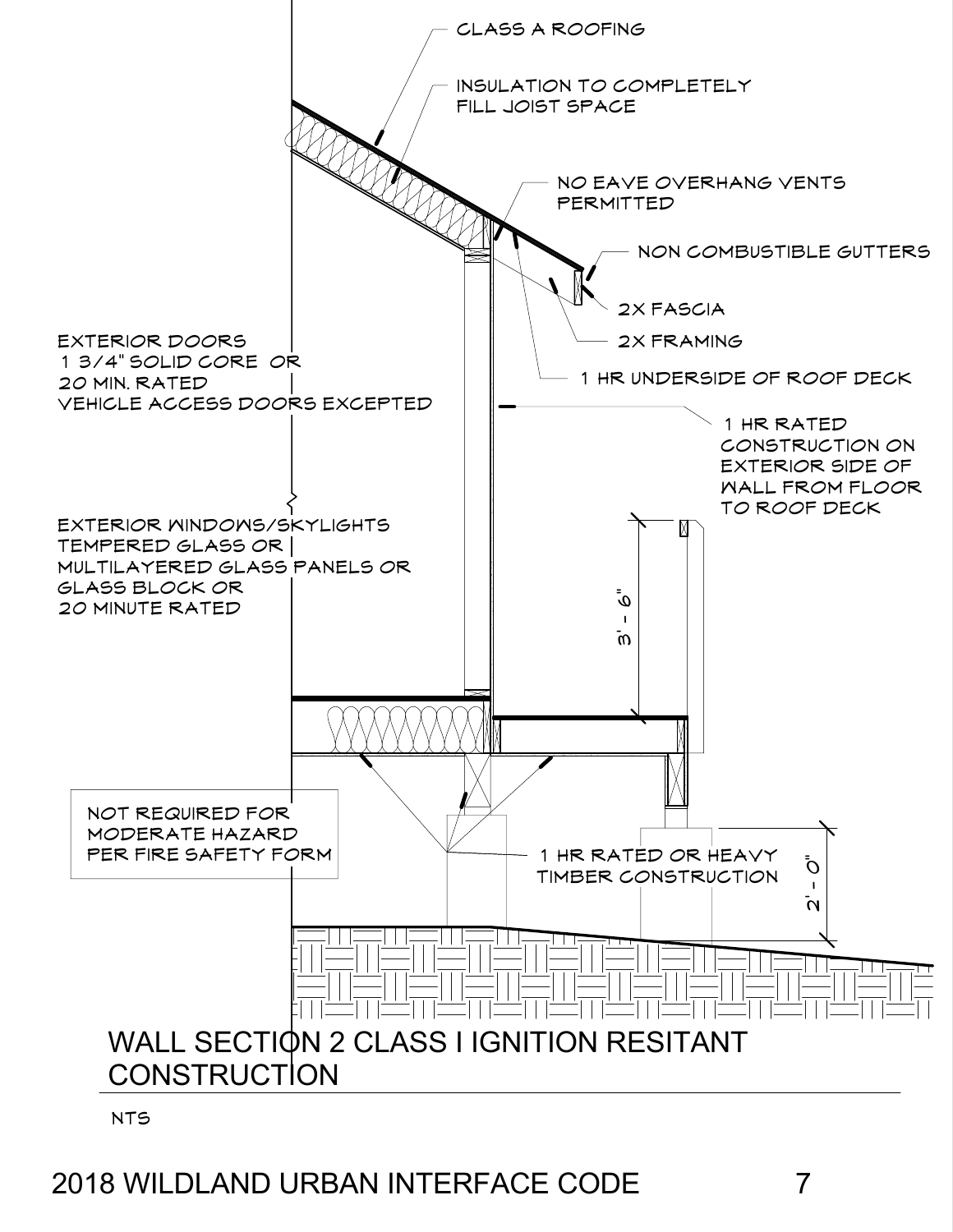

2018 WILDLAND URBAN INTERFACE CODE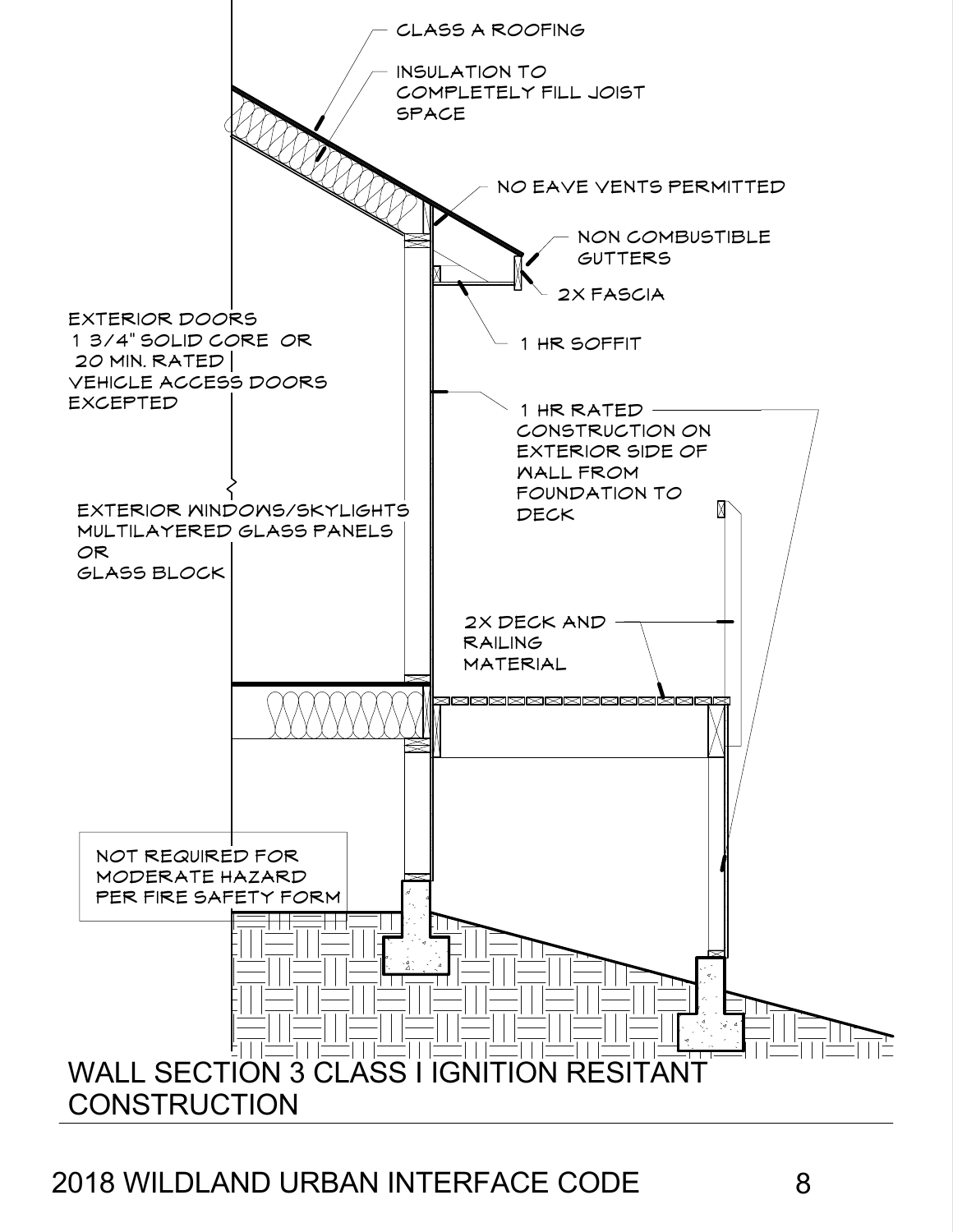# CLASS A ROOFING

PERMITTED IN CODE WITHOUT ADDITIONAL DOCUMENTATION (WITH FIRESTOPPED EAVE) SLATE CLAY OR CONCRETE ROOF TILES EXPOSED CONCRETE DECK FERROUS OR COPPER SHINGLES OR SHEETS

APPROVED WITH ADDITIONAL DOCUMENTATION

ASPHALT/ FIBERGLASS SHINGLES 3 PLY B.U. ROOF/MEMBRANE ROOFING

# 1 HOUR EXTERIOR WALL

PERMITTED IN CODE WITHOUT ADDITIONAL DOCUMENTATION

5/8" TYPE 'X' GYPSUM SHEATHING. EXTERIOR CLADDING TO BE ATTACHED THROUGH SHEATHING TO STUDS

7/8" 3 COAT CEMENT STUCCO

HEAVY TIMBER CONSTRUCTION (6X6 OR LARGER) OR LOG WALL CONSTRUCTION

# 1 HOUR FLOOR

PERMITTED IN CODE MITHOUT ADDITIONAL

DOCUMENTATION

5/8" TYPE 'X' GYPSUM SHEATHING EXTERIOR CLADDING TO BE ATTACHED THROUGH SHEATHING TO JOISTS

7/8" 3 COAT CEMENT STUCCO

HEAVY TIMBER CONSTRUCTION 6X6 OR LARGER COLUMNS 6X10 OR LARGER BEAMS 3X10 OR LARGER JOISTS

## 3 CONSTRUCTION MATERIALS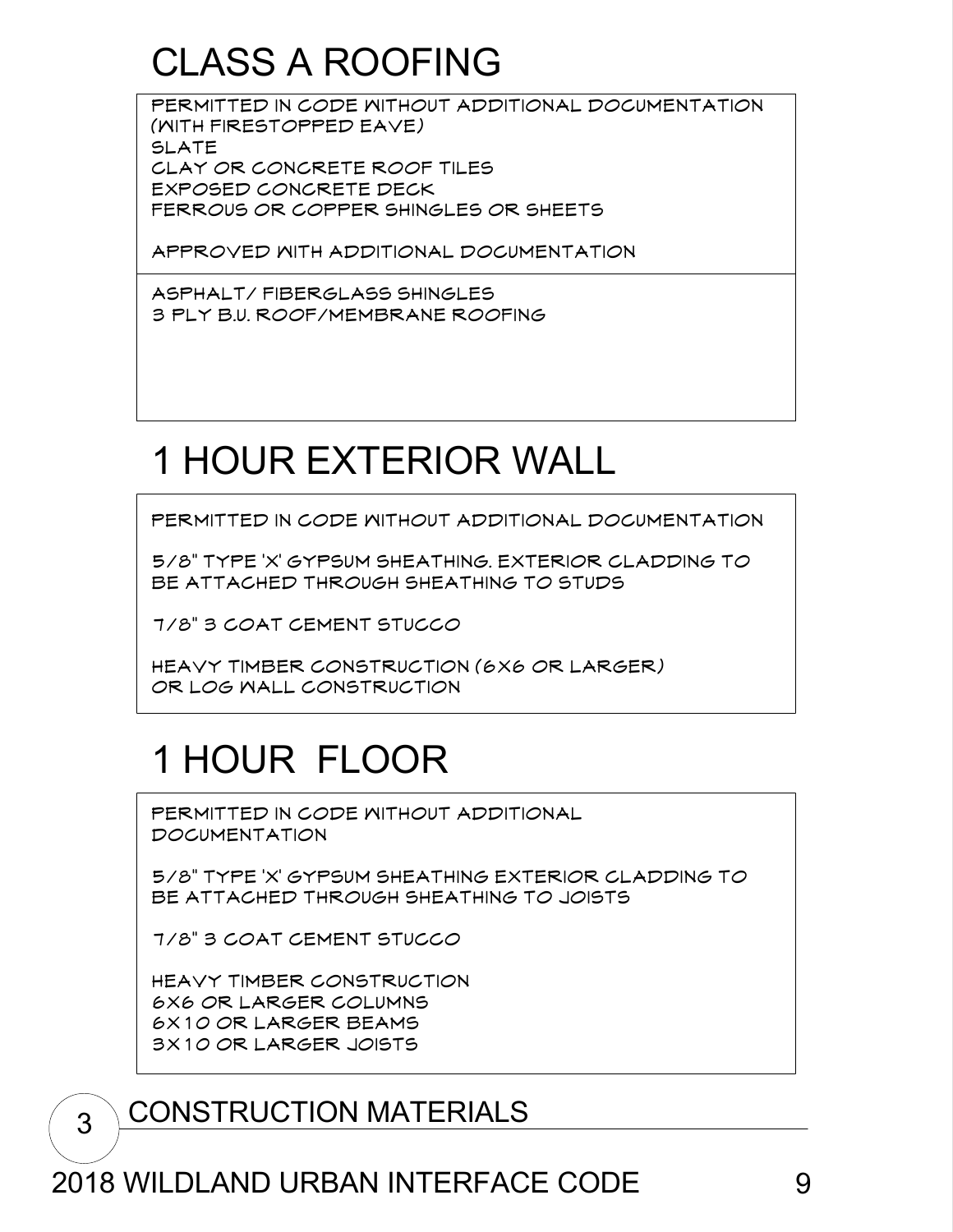### NTS



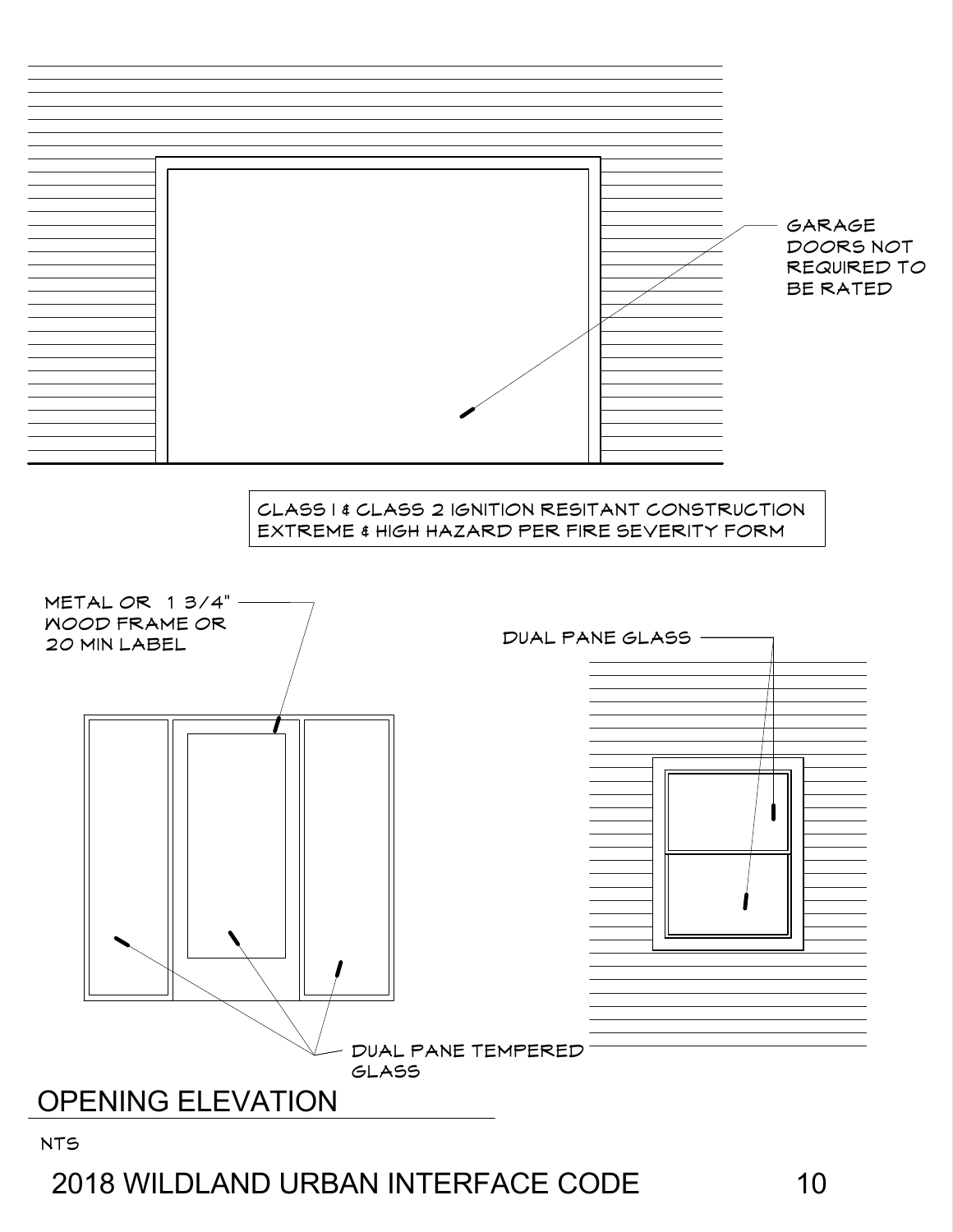

## ROOF OVERHANG WITH SOFFIT

NTS

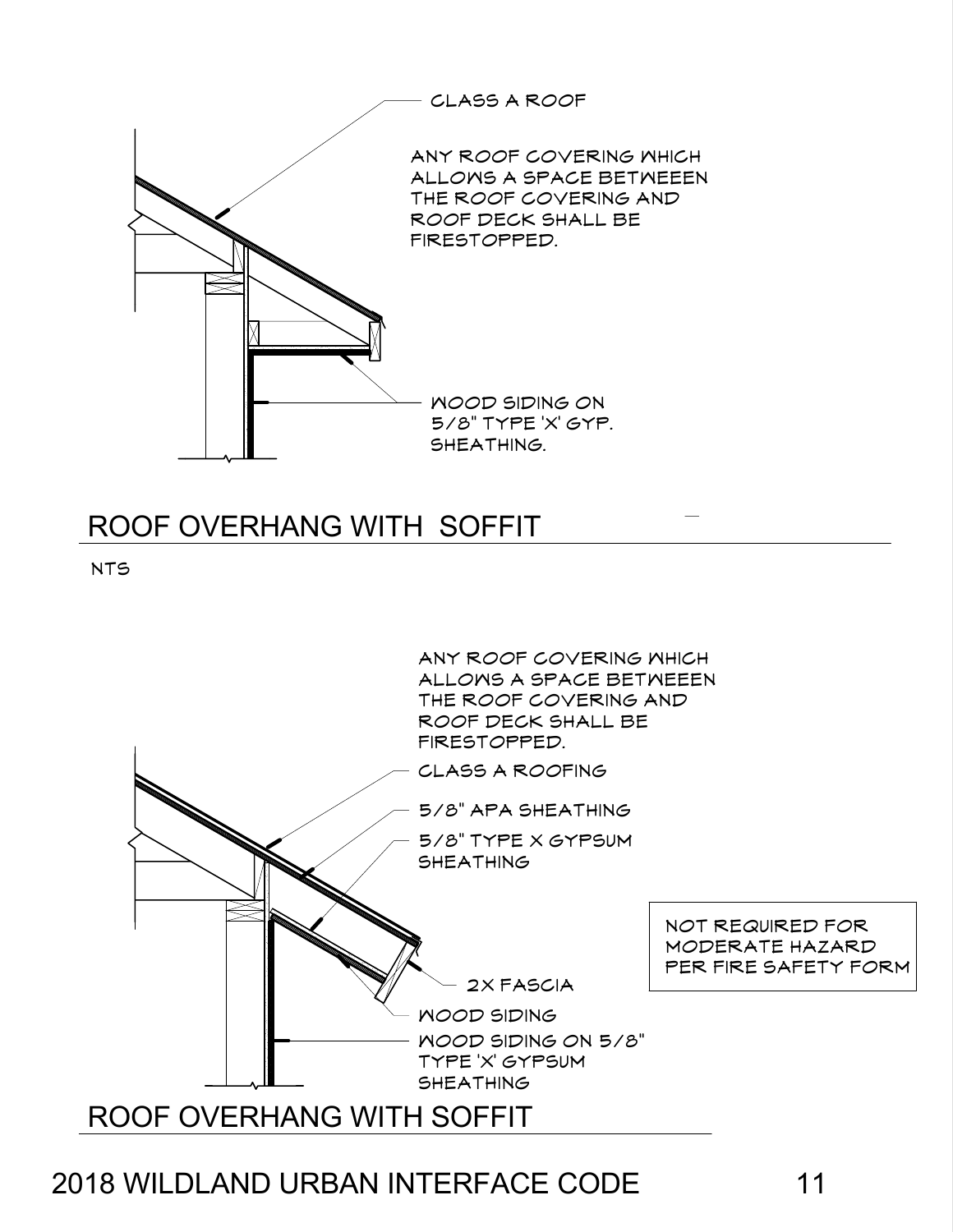



NTS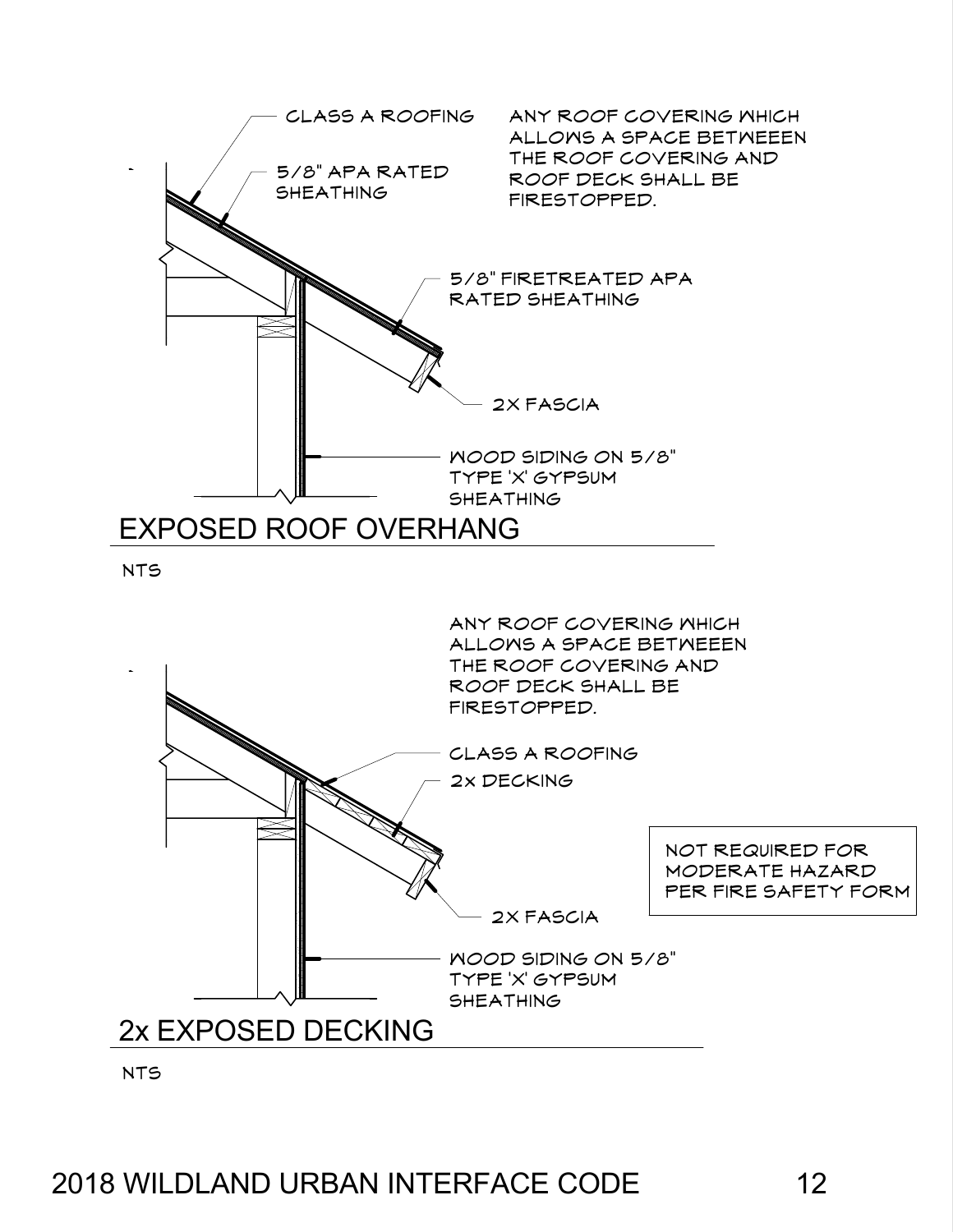